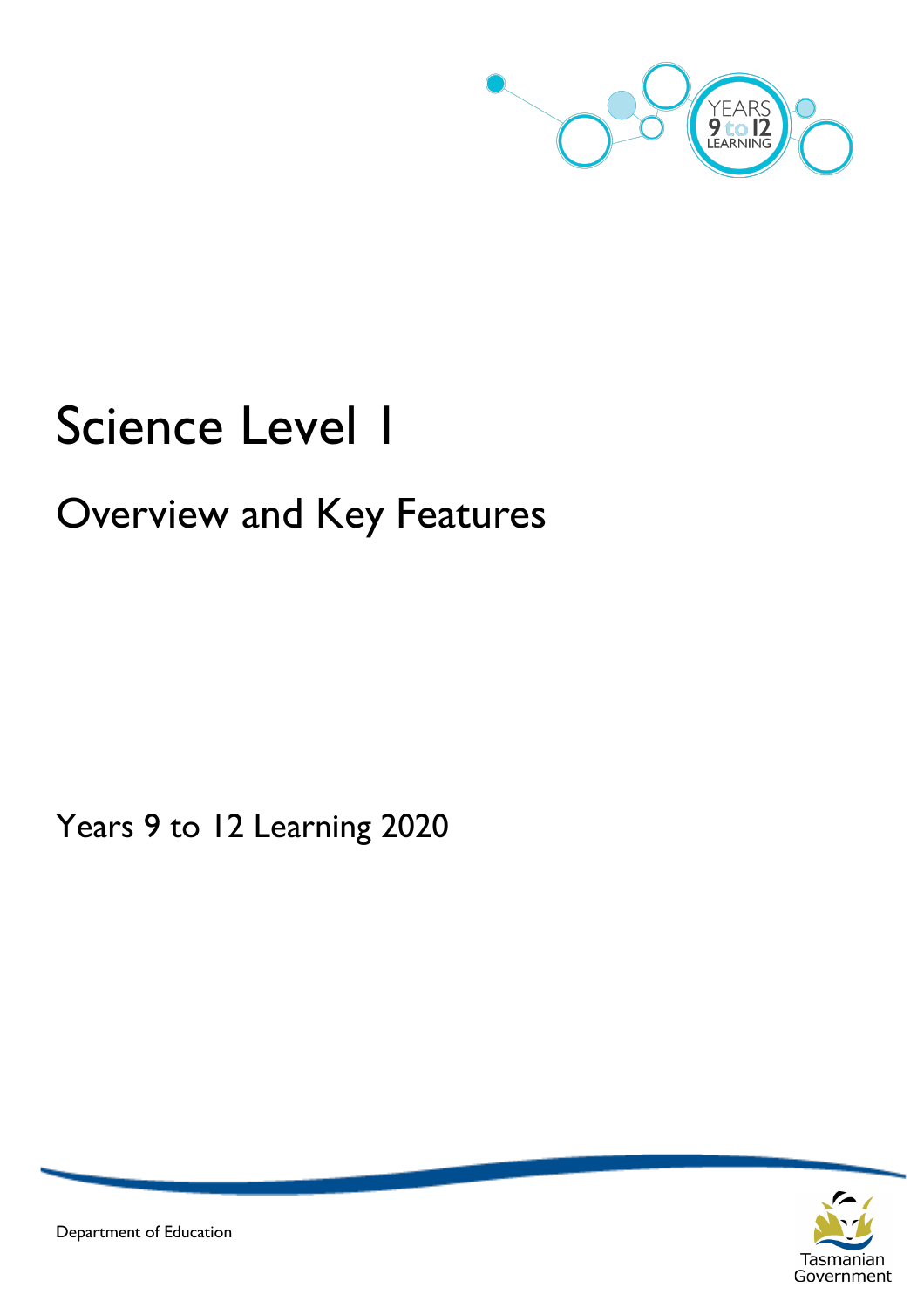

# **The purpose of this paper**

The purpose of this paper is to provide information about the overview and key features of the proposed Introductory Science Level 1.

It is designed to enable all interested stakeholders to reflect and provide feedback on key features including learning outcomes, structure, sequencing and likely content. This feedback will be considered in writing the draft course.

### Consultation

Throughout the course development process there will be four opportunities for formal stakeholder consultation:

- Course Scope
- Structural Overview and Key features (Nov/Dec 2020)
- Initial Draft Course (March 2021)
- Final Draft Course (June 2021)

This paper represents the second of four course consultation points for teachers to engage in the course development process for Introductory Science Level 1.

#### Course Rationale

Introductory Science Level I is proposed to provide a learning opportunity at the only level of complexity missing for science: Level 1. It allows for additional entry and exit points, providing equity for all learners to continue mandatory Science from Year 10, the Preliminary Science course or other pathways. Currently over 50% of jobs in Tasmania benefit from a science background (calculated from: [https://economy.id.com.au/tasmania/employment-by-industry\)](https://economy.id.com.au/tasmania/employment-by-industry) – and this will only increase.

#### Introductory Science Level / will:

- enable equity of access to Science to all learners, ensuring that learners can include science as part their pathway within Senior Secondary education, no matter what their background.
- provide a flexible course for those not on a university pathway and where their pathway cannot easily be defined within one area of science.
- provide explicit articulation of the General Capabilities, with learner choice embedded, thereby increasing student agency.
- allow learners to negotiate areas of focus where they can gain the greatest benefit from their learning and for their possible future pathways.

There should be opportunities for all learners within their compulsory education until the age of 18 to engage or reengage with all learning areas, including science. It has been identified locally [\(https://stem.education.tas.gov.au/\)](https://stem.education.tas.gov.au/), nationally [\(https://www.education.gov.au/review-achieve-educational-excellence-australian-schools\)](https://www.education.gov.au/review-achieve-educational-excellence-australian-schools) and internationally [\(https://en.unesco.org/unesco\\_science\\_report\)](https://en.unesco.org/unesco_science_report) that greater STEM and in this case science, understanding benefits learners, the workforce and the broader community. The inclusion of *Introductory Science Level* / to fill the existing gap within the learning area of science at complexity Level 1 will ensure that all learners have this opportunity in Years 11 and 12.

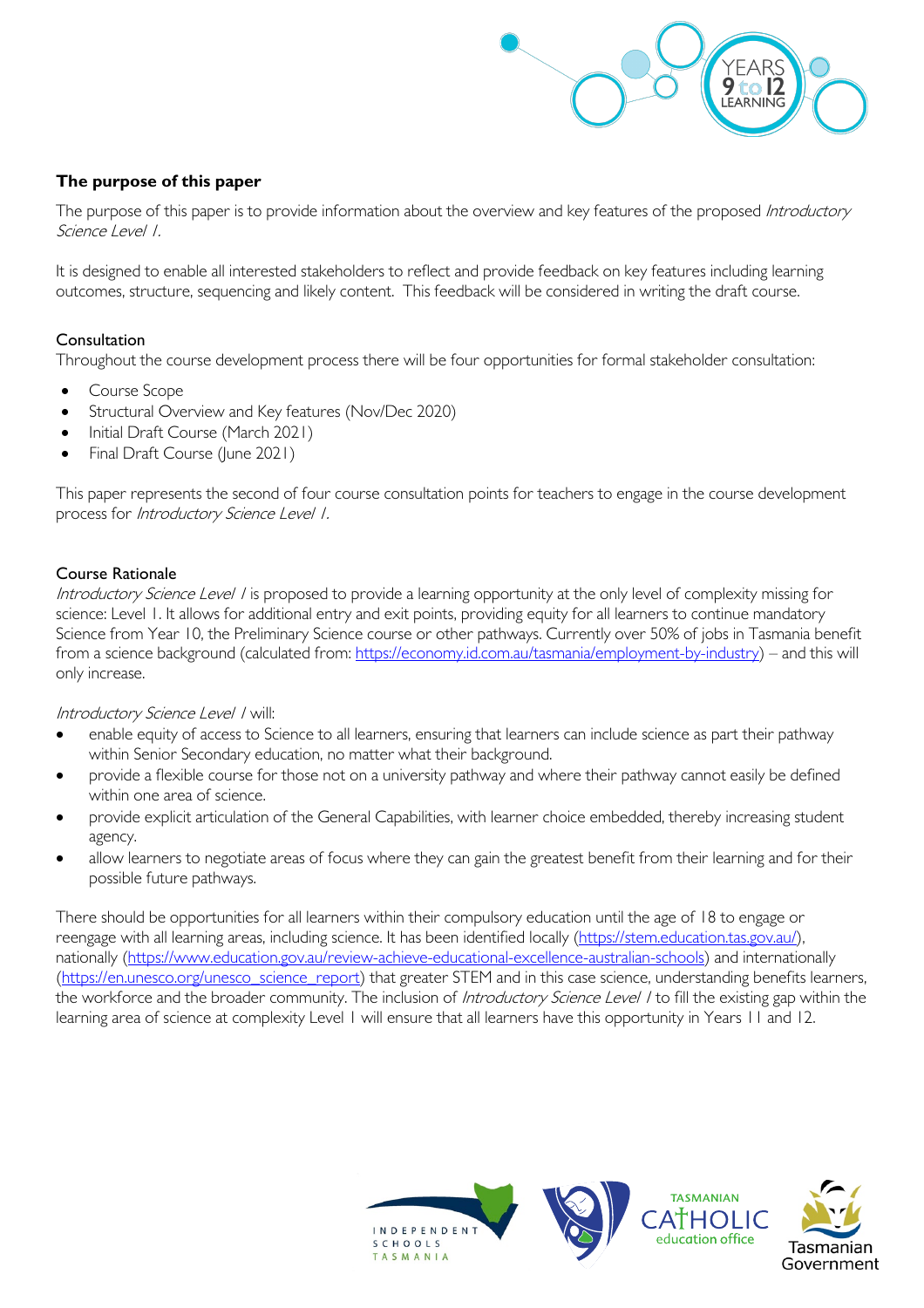

#### Years 9 to 12 Curriculum Framework

[Years 9 to 12 Education Framework](https://publicdocumentcentre.education.tas.gov.au/library/Shared%20Documents/Years-9-to-12-Education-Framework.pdf) informs the design of Introductory Science Level / and it fits within the Personal Future focus area of the [Years 9 to12 Curriculum Framework.](https://publicdocumentcentre.education.tas.gov.au/library/Shared%20Documents/Education%209-12%20Frameworks%20A3%20WEB%20POSTER.pdf)

#### Pathways in

Science, Level I is designed for learners who have clearly not achieved at standard within the Australian Curriculum: Science F-10, or otherwise require re-engagement with the concepts contained within it for them to follow their preferred pathways.

Science Level I is designed to provide a pathway for learners who have achieved at Stage 4 of the TASC Preliminary Suite of courses. Currently there is no course that fulfils this role within the TASC Science suite of courses or elsewhere.

# Level 1

#### Learning Outcomes

On successful completion of this course learners will be able to:

- plan, monitor, review and communicate their own learning
- independently undertake and interpret science experiments and investigations
- describe the nature and development of science
- describe the use and influence of science
- recognise and apply biological concepts
- recognise and apply chemistry concepts
- recognise and apply earth and environmental science concepts
- recognise and apply physics concepts

# Course Structure

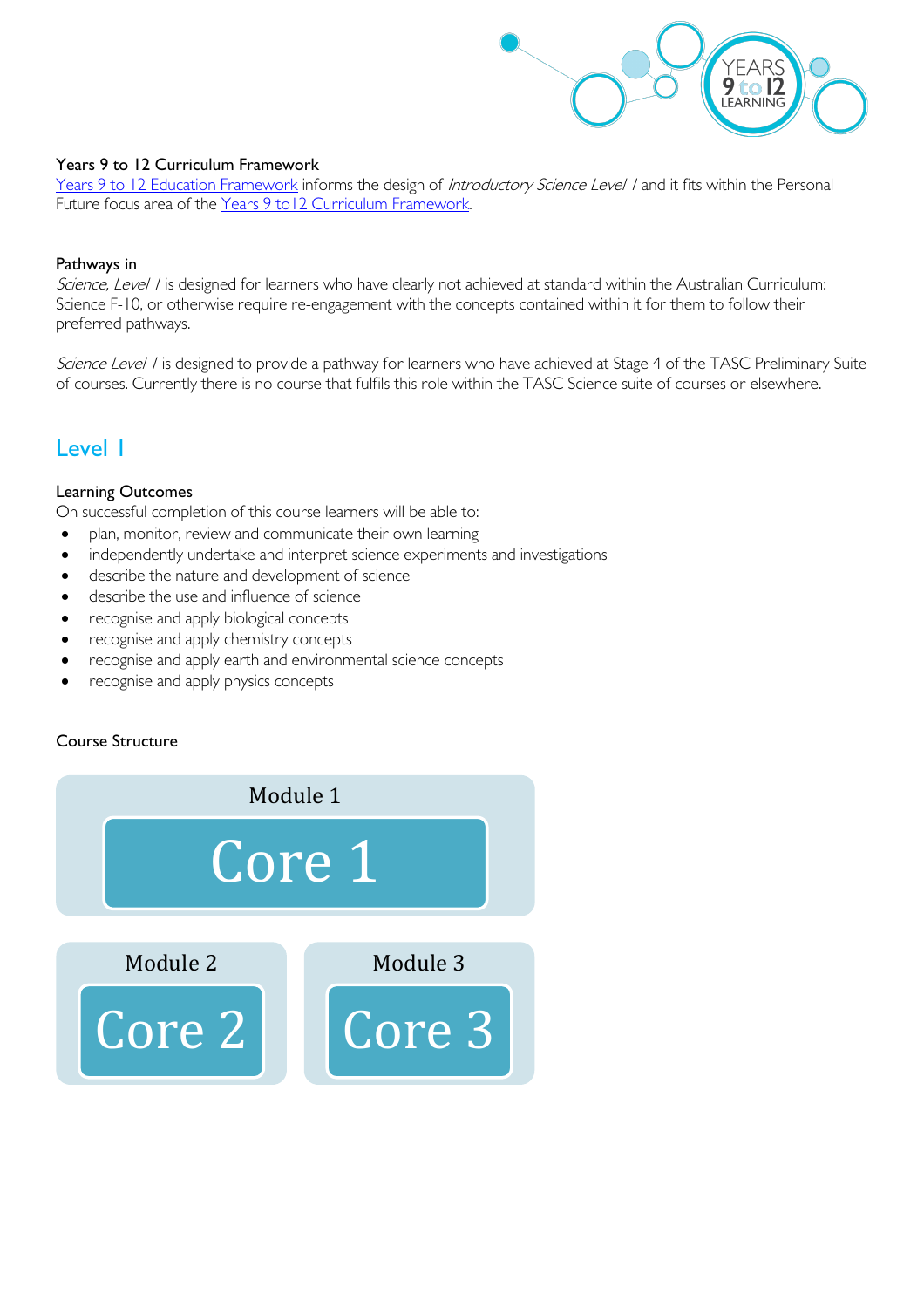

#### Modules Available

Core 1: Plan, Develop, Monitor, Review and Complete

Core 2: Natural Sciences

Core 3: Physical Sciences

#### Course Delivery

To be developed through consultation.

#### Module content

#### Module 1 – Plan, Develop, Monitor, Review and Complete

Plan and develop - Learners prepare a plan for the year that is designed for them to:

- achieve as highly as possible within the course, including building on inquiry, research and mathematical skills
- prepare themselves most thoroughly for their possible futures
- use their time and the available resources most efficiently

Monitor and Review - Learners monitor and review their achievement during Modules 2 and 3 making an overall

- judgement of their progress and create a plan for a final project (20 hours) to demonstrate learning in an area:
	- of strength
	- most useful to their possible futures
	- where they need to improve to be up to standard for this course

Complete - learners complete a project (20 hours) as planned in the Review above.

#### Module 2 – Natural Sciences

The content within Module 2 will be related to these biological, and earth and environmental science concepts, the:

- diversity of living things on Earth and evolution over time
- interdependency of living things and how they interact with each other and their environment
- relationships between form and features of living things to the functions their systems perform
- Earth is subject to change within and on its surface, over a range of timescales as a result of natural processes and human use of resources

Learners will complete two investigations\* within Module 2.

#### Module 3 – Physical Sciences

The content within Module 2 will be related to these chemistry and physics concepts, the:

- chemical and physical properties of substances are determined by their structure at an atomic scale
- substances change and new substances are produced by the rearrangement of atoms through atomic interactions and energy transfer
- forces affect the behaviour of objects
- energy can be transferred and transformed from one form to another

Learners will complete two investigations\* within Module 3.

\* investigations

• During Modules 2 and 3 learners will complete 4 investigations: